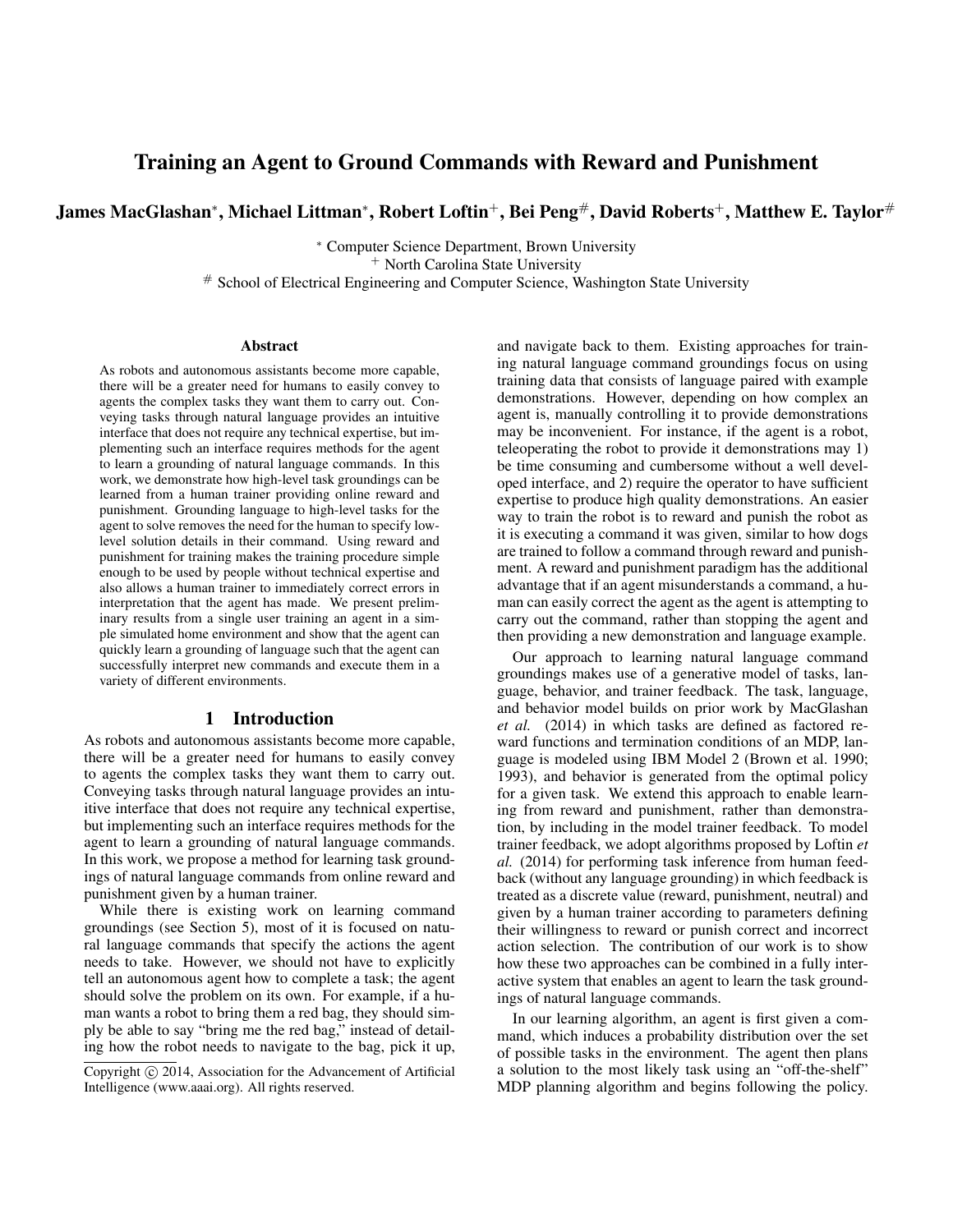After each action execution, the trainer either rewards, punishes, or provides no feedback to the agent, which is evidence for or against each of the possible tasks. If a different task than the one currently being executed becomes more likely than the current one, then the agent switches to following the policy of the new most likely task. After a task has been completed, the final probability distribution over tasks is used to update the language model so that the agent will better understand future commands.

In this work we present preliminary results from a single user training an agent in a simple simulated home environment and show that the agent can quickly learn to correctly interpret and execute new commands.

# 2 Background

To represent tasks, we make use of the *Object-oriented Markov Decision Process* (OO-MDP) formalism (Diuk, Cohen, and Littman 2008). OO-MDPs extend the conventional MDP formalism by providing a rich state representation. MDPs are defined by a four-tuple:  $(S, \mathcal{A}, \mathcal{T}, \mathcal{R})$ , where S is a set of states of the world;  $\mathcal A$  is a set of actions that the agent can take;  $T$  describes the transition dynamics, which specify the probability of the agent transitioning to each state given the current state and the action taken; and  $R$  is a function specifying the reward received by the agent for each transition. MDPs may also have terminal states that cause action to cease once reached. The goal of planning in an MDP is to find a *policy*—a mapping from states to actions—that maximizes the expected discounted cumulative reward.

An OO-MDP extends the classic MDP formalism by including a set of *object classes*, each defined by a set of attributes, and a set of propositional functions whose parameters are typed to object classes. A state in an OO-MDP is a set of objects that each belong to one of the possible object classes; each object has its own state which is represented as a value assignment to the attributes of its associated object class. The propositional functions defined in the OO-MDP are functions of the state of its object parameters. For example, in a blocks world, the function on $(b_1, b_2)$  would operate on two block objects and return true when the state of  $b_1$  was adjacent and above the state of  $b_2$ . Although an OO-MDP state is fully defined by the union of objects, these propositional functions provide additional high-level information about the state. In this work, we use propositional functions to define abstract task definitions. Note that although OO-MDPs provide a rich state representation, any standard MDP planning algorithm can be used for planning in an OO-MDP.

# 3 Approach

Our learning algorithm uses a generative model consisting of task definitions, language, behavior, and trainer feedback. Figure 1 shows a diagram of this model, with arrows indicating conditional probabilities. The next section will give an overview of each part of the model, and present the overall interactive learning algorithm used to learn the parameters of the language model. Our running example is the simplified home environment shown in Figure 2.



Figure 1: A diagram of the generative model. Arrows indicate conditional probabilities. Variables in the rectangle repeat  $N$  times. The gray node is an input initial state of the environment; yellow are task variables; red, language variables; and orange, behavior and trainer feedback variables.  $L$  is the random variable for lifted tasks;  $T$ , grounded tasks; C, variable binding constraints;  $M$ , machine commands;  $E$ , English commands;  $S_i$ , the *i*th state;  $A_i$ , the *i*th action; and  $F_i$ , the *i*th feedback.

#### Task Model

The task model is defined by three components: *lifted task* definitions (L), *grounded task* definitions (T), and *variable binding constraints* (C). The set of possible lifted task definitions are provided by a designer and represent the kinds of tasks an agent could conceivably carry out in an environment. Specifically, each lifted task is a factored reward function defined as a logical expression of OO-MDP propositional functions with the parameters of the propositional functions set to free variables. For example, in the home environment, one lifted task might be to take an object (referred to as "blocks") to some room, which would be expressed as the reward function

$$
\mathcal{R}(s, a, s') = \begin{cases} 1 & \text{if blockInRoom}^{s'}(?o, ?r) \\ 0 & \text{otherwise} \end{cases}, \quad (1)
$$

where  $s'$  is the outcome state for the agent after taking action a in state s, blockInRoom<sup>s'</sup> is a propositional function evaluated in state  $s'$ , ?o is a free variable that can be ground to any movable object in the environment, and  $?r$  is a free variable that can be ground to any room in the environment.

If a task is goal directed, then the reward function will also be paired with a similar set of termination conditions.

The probability distribution of the set of lifted tasks is assumed to be uniform over the set of lifted tasks that are *permissible* in an input state. A lifted task is permissible in an input state if there exists at least one object of each object class required by the free variables in the lifted task.

A grounded task  $(T)$  is dependent on the lifted task and input state and is an assignment of objects in the input state to each of the free variables in the lifted task. For example,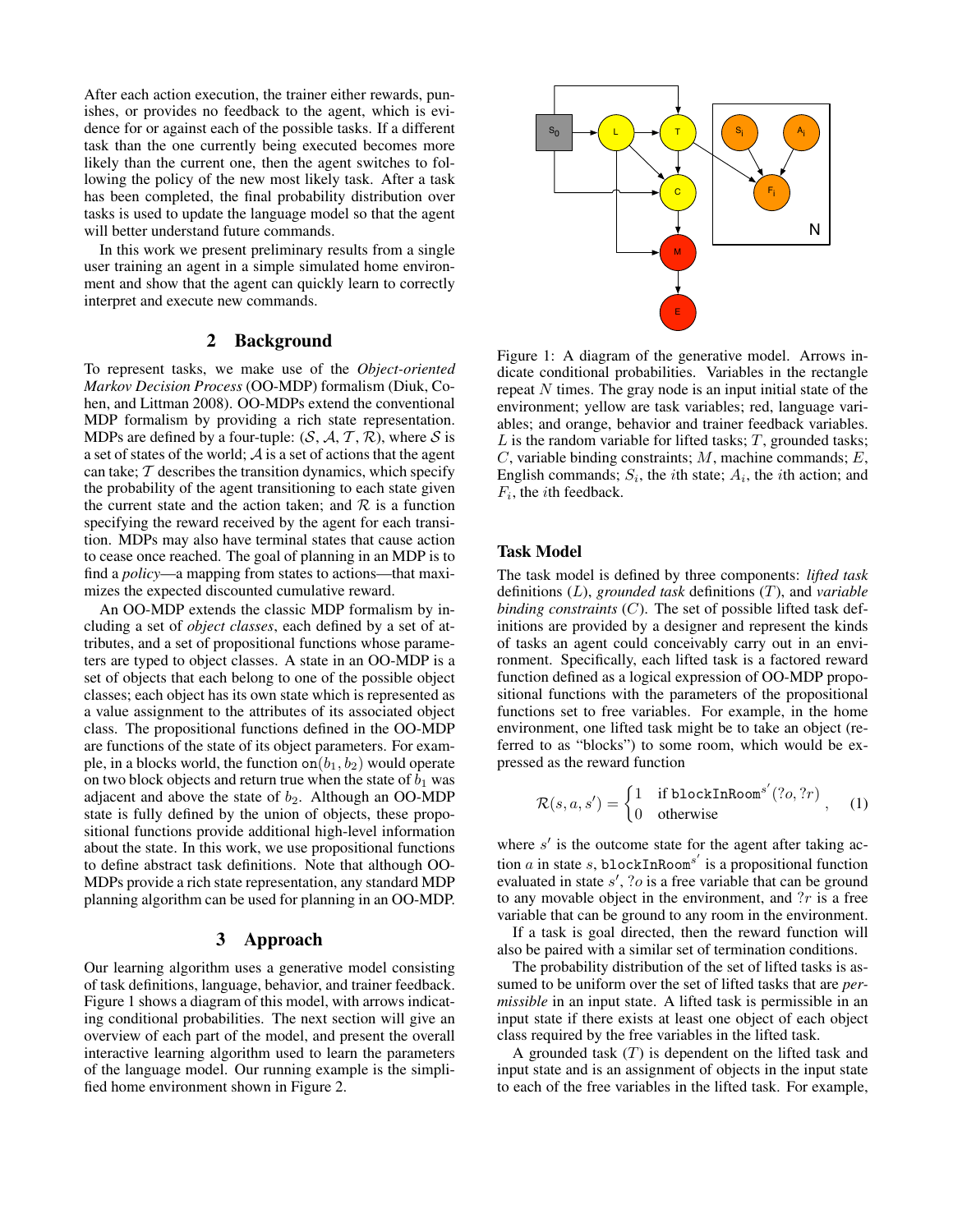

Figure 2: An example three room floor layout with one robot and two chairs. The object reference for the red, green, and blue room are  $r_1, r_2$ , and  $r_3$ , respectively. The references for the yellow and blue chair are  $c_1$  and  $c_2$ , respectively.

given the input state shown in Figure 2, an object assignment to lifted task 1 that represents the task of the robot taking the yellow chair to the red room is  $?o := c_1$  and  $?r := r_1$ . The probability distribution of grounded tasks is uniform over the set of possible variable assignments for the lifted task.

If all an agent could directly infer from a command was the lifted task, it would be impossible for the agent to determine which of the possible grounded tasks for an input state was the intended task. Variable binding constraints  $(C)$ are logical expressions that extend a lifted task and which can be inferred from a command, enabling the agent to resolve grounding ambiguity. For example, we can infer from the command "take the yellow chair to the red room," that the grounding of lifted task 1 should satisfy the constraints isYellow $(?o) \wedge$  isRed $(?r)$ .

The probability distribution of variable constraints given a grounded task, lifted task, and input state is uniform across the set of possible additional logical constraints that are true in the input state for the given variable assignments in the grounded task. For example, if  $?o$  is assigned to  $c_1$  in the grounded task,  $isYellow(?o)$ , is a possible constraint since it is true in the initial state for  $c_1$ , but isBlue(?o) is not.

When the task model is paired with a language model that is dependent on the lifted task and variable binding constraints, Bayesian inference may be used infer the intended grounded task, after which an agent can use standard MDP planning techniques to determine behavior. Specifically, if the language model defines the probability of an English command, given a lifted task and variable binding constraints ( $Pr(e|l, c)$ ), then the probability of grounded task  $t$  is computed by marginalizing over the lifted task  $(l)$  and binding constraints  $(c)$ ; specifically,

$$
Pr(t|e, s) \propto \sum_{l} Pr(l|s) Pr(t|s, l) \sum_{c} Pr(c|s, l, t) Pr(e|l, c),
$$

where s is the initial input state.

# Language Model

The language model we use is IBM Model 2 (Brown et al. 1990; 1993), a statistical machine translation model. In machine translation, the goal is to translate a sentence in a source language (French) into a target language (English). The model consists of translation parameters, giving the probability  $(\Pr(f_i|e_j))$  of English word  $e_j$  translating to French word  $f_i$ ; and word alignment parameters, giving the probability  $(Pr(j|i, m, k))$  of the *i*th word in a French sentence of length  $k$  corresponding to the *j*th word in an English sentence of length  $m$ . Given a set of pairs of English and French sentences, these parameters can be learned with Expectation Maximization (Dempster, Laird, and Rubin 1977).

In this work, we use the generative model to translate from an English command e, to a lifted task and variable binding constraints. Because IBM Model 2 is designed to translate between sentences in different languages, the lifted task and variable binding constraints are deterministically transformed into a machine language string  $m$ . This transformation iterates over each propositional function in the lifted task and then each propositional function in the variable binding constraints. Each propositional function is turned into a sequence of tokens consisting of the name of the propositional function and the object classes to which each of its parameters are typed. For instance, lifted task 1 and variable binding constraints isYellow $(c_1) \wedge$  isRed $(r_1)$ would become the machine string "blockInRoom block room isYellow block isRed room." Once converted into a machine language string, IBM Model 2 can be used to compute the probability  $(Pr(e|m))$  of an English command e given a machine command  $m$ . Translation in the reverse direction is performed using Bayesian inference.

#### Trainer Feedback Model

The trainer feedback model assumes that a trainer will reward, punish, or do nothing (neutral feedback), in response to the agent taking a correct or incorrect action, with respect to the task they are training. The model contains three parameters:  $\mu^+, \mu^-,$  and  $\epsilon$ .  $\mu^+$  is the probability that the trainer will give neutral feedback when a correct action is taken, and  $\mu^{-}$  is the probability that they will give neutral feedback when an incorrect action is taken.  $\epsilon$  is the probability that the trainer will misinterpret a correct action as incorrect, or *vice-versa*. Given an MDP, an action is assumed to be correct if it is an optimal action for the MDP in the current state, and incorrect otherwise. Therefore, the probability of the agent receiving reward  $(r)$ , punishment  $(p)$ , or neutral feedback  $(\emptyset)$  is defined as

$$
\Pr(f = r | s, a, t) = \begin{cases} (1 - \epsilon)(1 - \mu^{+}) & \text{if } a \in \pi^{t}(s) \\ \epsilon(1 - \mu^{+}) & \text{if } a \notin \pi^{t}(s) \end{cases}
$$

$$
\Pr(f = p | s, a, t) = \begin{cases} \epsilon(1 - \mu^{-}) & \text{if } a \in \pi^{t}(s) \\ (1 - \epsilon)(1 - \mu^{-}) & \text{if } a \notin \pi^{t}(s) \end{cases}
$$

$$
\Pr(f = \emptyset | s, a, t) = \begin{cases} (1 - \epsilon)\mu^{+} + \epsilon\mu^{-} & \text{if } a \in \pi^{t}(s) \\ (1 - \epsilon)\mu^{-} + \epsilon\mu^{+} & \text{if } a \notin \pi^{t}(s) \end{cases},
$$

where a is the action the agent took in state s and  $\pi^t(s)$  is the set of optimal actions in state  $s$  for task  $t$ . Given a new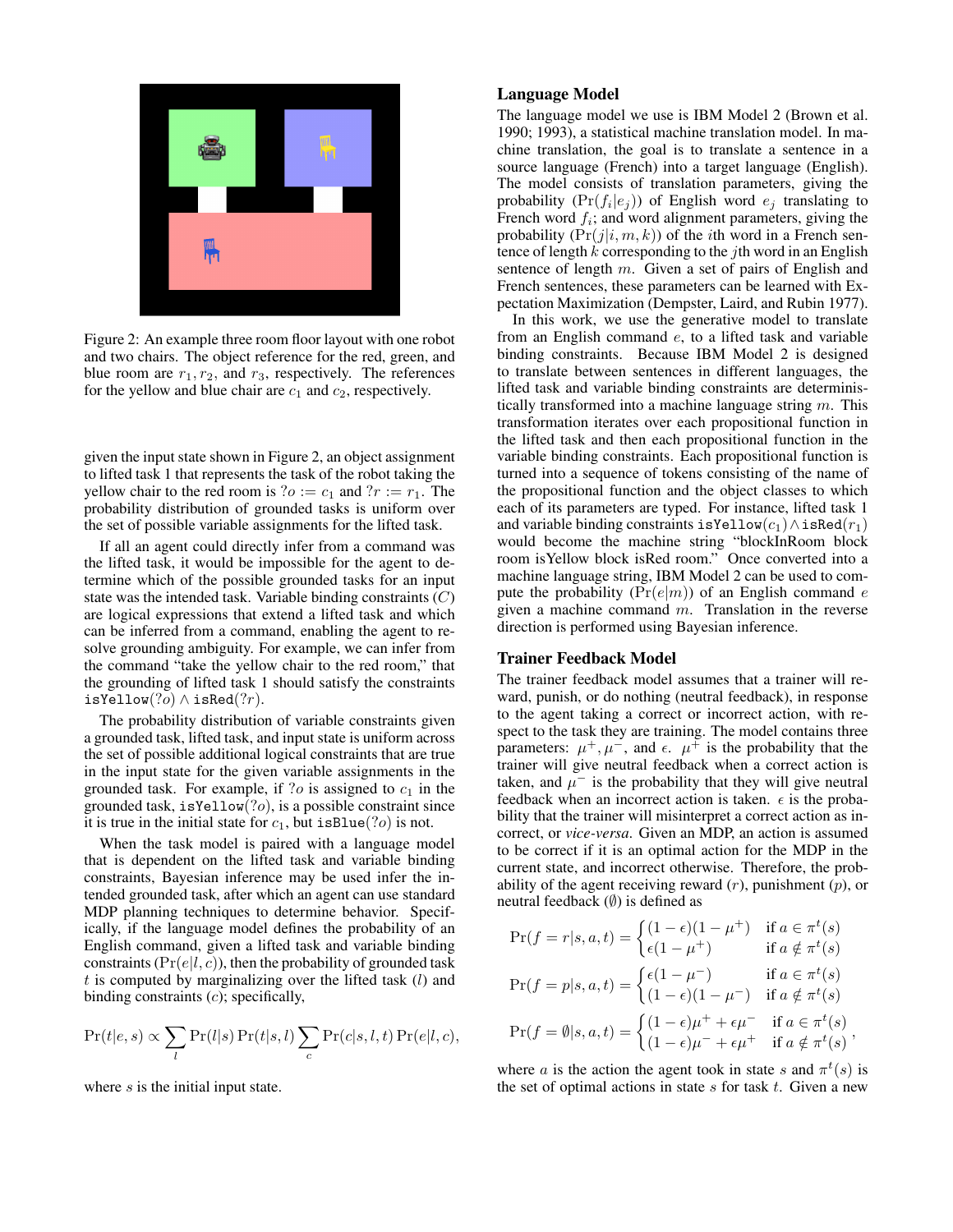Algorithm 1 Training Command Task Groundings

**Input:** OO-MDP  $\setminus \mathcal{R}$  and a set of lifted tasks L Initialize IBM Model 2 parameters arbitrarily.  $D \leftarrow \{\}$ loop forever Receive new Environment/State  $s_0$ Receive natural language command e  $Pr(t) \leftarrow Pr(t|e, s_o)$ Plan policy  $\pi^t \forall t \in T$  where  $Pr(t) > 0$  $t^* \leftarrow \arg \max_t \Pr(t)$  $s \leftarrow s_0$ repeat select and take action  $a \in \pi^{t*}(s)$ receive feedback  $f$  and next state  $s'$  $Pr(t) \leftarrow Pr(t|s, a, f)$  $t^* \leftarrow \argmax_t \Pr(t)$  $s \leftarrow s'$ until Trainer terminates session for  $m \in M$  do  $D \leftarrow D \cup \{ (Pr(m|\mathbf{s}, \mathbf{a}, \mathbf{f}, e), m, e) \}$ end for Retrain IBM Model 2 Parameters on D end loop

feedback signal, Bayesian inference can be used to update the belief in each task. Specifically,

 $Pr(t|s, a, f) \propto Pr(t) Pr(f|s, a, t).$ 

This model is useful in practice because trainers may give more reward than punishment (*e.g.*, rewarding correct actions and doing nothing for incorrect actions), or *vice-versa*. If the agent knows (or can learn) that the trainer gives more reward or punishment ( $\mu^+ \neq \mu^-$ ), then neutral feedback can provide as much information as explicit feedback (Loftin et al. 2014). Without knowing, however, it is best to set  $\mu^+ = \mu^-$ , such that neutral feedback is ignored.

# Learning Algorithm

Our learning algorithm is shown in Algorithm 1. The algorithm takes as input an OO-MDP definition without the reward function and the set of lifted tasks that the agent can solve. The algorithm begins by initializing the IBM Model 2 parameters arbitrarily and creating an initially empty training dataset D. The algorithm then loops over successive training sessions that begin with a new input state. Each input state may have a different number of objects present, with variable properties, which effectively makes each input state a new environment. The agent is then given a natural language command  $e$  that the trainer wants the agent to complete. Using the current IBM Model 2 parameters, the prior over grounded tasks is updated to the posterior given the command. The agent then uses any "off-the-shelf" MDP planning algorithm to find the policy for each task. Next begins a behavior loop in which the agent follows the policy of the most likely grounded task, receives a feedback, updates its belief in each grounded task, and switches to the policy of the new most likely grounded task. This behavior loop continues until the trainer terminates the session.

For each possible machine language command  $m$ , a training instance is added to dataset  $D$ . Each training instance consists of the machine language command  $(m)$ , the natural language command  $(e)$ , and a weight that is the posterior probability of  $m$  given the initial command  $e$ , and the state, action, and feedback sequence observed during the last behavior loop. This probability is computed by marginalizing over the lifted task, grounded task, and binding constraints:

$$
Pr(m|\mathbf{s}, \mathbf{a}, \mathbf{f}, e) \propto \sum_{l,t,c} Pr(l|s) Pr(t|s, l) Pr(\mathbf{f}|\mathbf{s}, \mathbf{a}, t)
$$

$$
Pr(c|s, l, t) Pr(m|l, c) Pr(e|l, c),
$$

where  $Pr(f|s, a, t)$  is the probability of feedback sequence f, which is computed by treating each feedback as independent of the other state-action-feedback triples in the sequence:

$$
\Pr(\mathbf{f}|\mathbf{s}, \mathbf{a}, t) = \prod_i \Pr(f_i|s_i, a_i, t).
$$

Finally, the IBM Model 2 parameters are retrained using the updated dataset D. The training algorithm for IBM Model 2 is a weakly supervised Expectation Maximization (EM) algorithm, as in prior work (MacGlashan et al. 2014), similar to the classic EM algorithm for IBM Model 2, except that the contribution of each data instance is weighted, as the intended task must be inferred probabilistically.

# 4 Experimental Results

To test the model, we performed preliminary experiments with a single trainer (one of the authors) training an agent in the same simplified simulated home environment discussed previously. The OO-MDP representing this domain consists of four object classes: AGENT, ROOM, DOOR, and BLOCK. The AGENT class is defined by  $x$  and  $y$  position attributes; the ROOM class is defined by attributes defining the bounding box of the room and the color the room is painted; the DOOR class is defined by attributes defining its bounding box; and the BLOCK class is defined by x and y position attributes, a color attribute, and a shape attribute. The possible color values are red, green, blue, yellow, and purple; the possible shapes are chair, bag, backpack, and basket (though in these experiments only the chair and bag were used). The agent can deterministically move one unit north, south, east, or west and the agent can move blocks by moving into them. Propositional functions in the OO-MDP include propositional functions for checking if a block is a certain shape (e.g., shapeChair(BLOCK)), checking if a block is a certain color (e.g., isRed(BLOCK), checking if a room is painted a certain color, checking if the agent is in a room (agentInRoom(AGENT, ROOM)), and checking if a block is in a room (blockInRoom(BLOCK, ROOM)).

The possible lifted tasks given to the agent were a task for taking a block to a room, as previously defined in Equation 1, as well as a task for going to a room, which is similar in form except it uses the agentInRoom propositional function. Because these tasks are goal directed, the corresponding goal states were also terminating states. As this domain is deterministic, uniform cost search was used for planning. If the agent reached a terminating state for the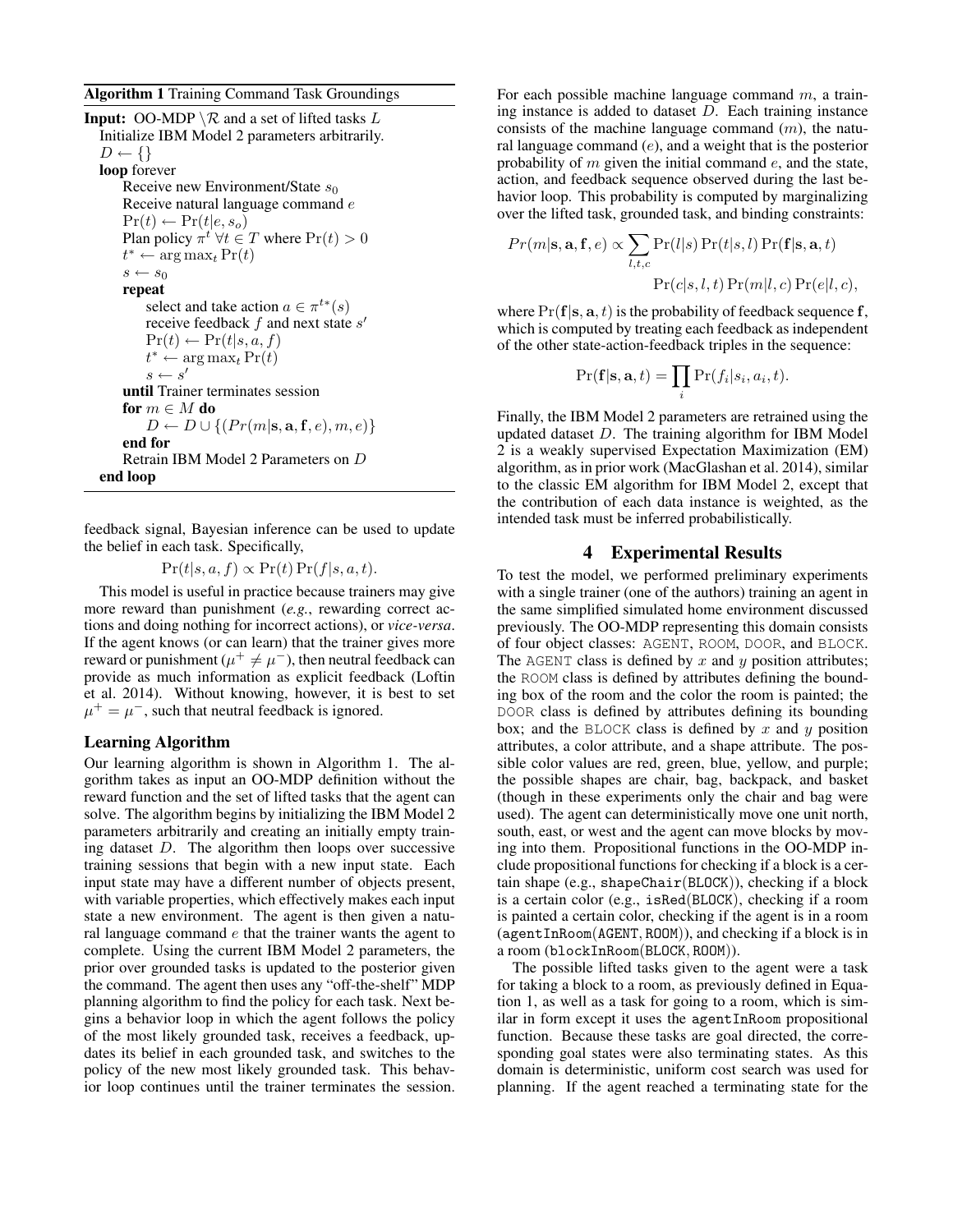

Figure 3: The GUI used to create environments, give commands, and train the agent.

task it was completing, then it was forced to always take a special "noop" action that did not change the state.

The training interface, shown in Figure 3, lets the trainer create custom environments, give commands, and then interactively reward and punish the agent. A training session can be ended at any time with the choice of adding it to the language model's training dataset or ignoring it.

We chose a training sequence of environments/initial states and commands to iteratively teach the agent about a different property of the commands. The sequence of training environments are shown in Figures 4a to 4f (4g is only used for testing after training in the former environments), with environment 4a being used twice in a row and the rest only used once.

The sequence of commands and the associated environment in which they were given are shown in Table 1. Note that in the first four examples, the agent is told to go to a different colored room with no other objects in the environment. This initial set of training commands is to train the agent on the meaning of the room color words. In the following three commands, a single movable object is present, which the agent is asked to take to a room. The first time, it's a blue chair, then a purple bag, and then a yellow bag. The goal of this training sequence is that the agent should have been given enough examples to disambiguate which words refer to room color, block color, or block shape.

Table 1: Sequence of training commands and environments.

| #  | Command Given                          | <b>Associated Environment</b> |
|----|----------------------------------------|-------------------------------|
| 1. | go to the green room                   | 4a                            |
| 2. | go to the red room                     | 4a                            |
| 3. | go to the blue room                    | 4b                            |
| 4. | go to the yellow room                  | 4c                            |
| 5. | take the blue chair to the yellow room | 4d                            |
| 6. | take the purple bag to the blue room   | 4e                            |
| 7. | take the yellow bag to the red room    | 4f                            |

During each training session, the trainer employed a feed-

back strategy of giving reward and punishment intermittently for correct and incorrect action selection. The trainer feedback strategy parameters were set to values that reflect this strategy ( $\mu^+ = 0.7$ ,  $\mu^- = 0.7$ , and  $\epsilon = 0.1$ ). It is worth noting that during training, the agent correctly interpreted the command without any required reward or punishment (though it was given anyway) for training commands 2, 5, 6, and 7. For command 2, it was most likely luck that the agent interpreted the command correctly since it had such limited experience. Although the objects to move in instance 5, 6, and 7 were novel, there was only one possible block to move, which meant that to interpret the command correctly, all the agent needed to know was that it was a block moving task and which color room to take the block, which it should have been able to determine from its previous experiences.

To test if the agent learned to properly associate words with the relevant semantic components after the training period, a single testing environment, shown in Figure 4g, was used and after each test command in this environment, the training session was completed without updating the language model so that any new data did not contaminate the results. Note that this environment is different from all former environments and includes a block shape and color pairs not previously seen. Specifically, this environment included a purple chair and a blue bag. If the language model associated words with the correct semantic components, however, then the agent would be able to properly interpret the commands. The test commands given are shown in Table 2. The

Table 2: Sequence of test commands, in environment 4g.

| #              | Test commands                           |
|----------------|-----------------------------------------|
|                | take the purple chair to the green room |
| $\mathfrak{D}$ | take the blue bag to the yellow room    |
| 3              | go to the green room                    |
|                | go to the red room                      |
| 5              | go to the blue room                     |

first two test commands test whether the agent was able to properly disambiguate which block it was being requested to move, even though the agent had never been asked to move that specific kind of block. The last three test sentences were designed to test whether the agent still understood commands to go to rooms, even in the presence of novel objects. The agent correctly interpreted the test command in all cases.

Another way to gain insight into what the agent learned is to examine the translation parameters of IBM Model 2 after training is completed. Although there is not space to list all the parameters, we provide some interesting examples here. The machine language word "agentInRoom" was most likely to generate the English word "go" (with probability 0.51); "shapeBag" was most likely to generate "bag" (probability 0.32); "roomIsRed" was most likely to generate "red" (probability 0.33); and "blockInRoom" was most likely to generate the word "take" (probability 0.33).

As a final test to demonstrate the utility of modeling different feedback strategies, this same experiment was rerun, except the trainer was only allowed to punish the agent. To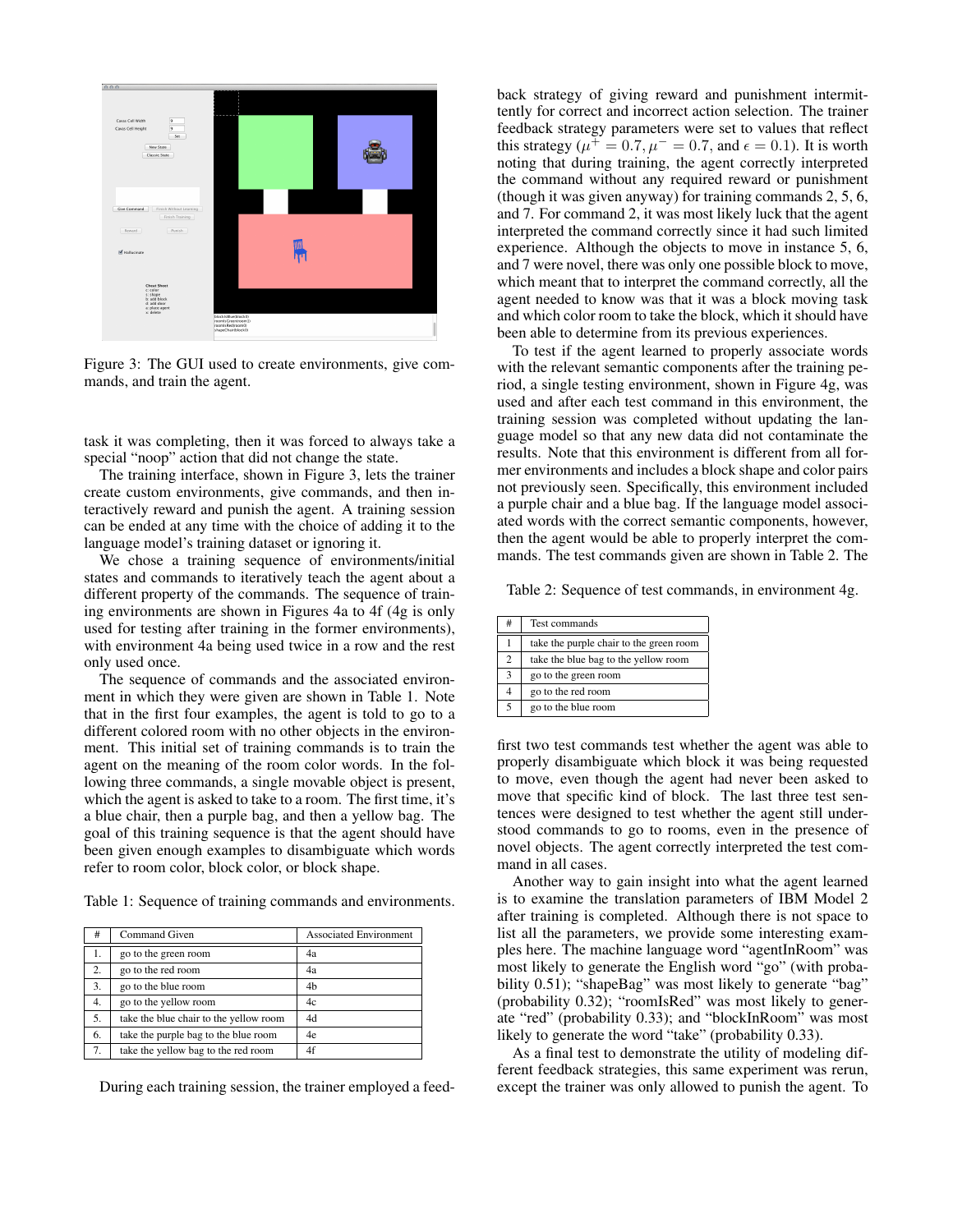

Figure 4: The training evnrionments (a-f) and test environment (g).

reflect this change in strategy, the the trainer feedback model parameters were changed accordingly<sup>1</sup> ( $\mu$ <sup>+</sup> = 0.7,  $\mu$ <sup>-</sup> = 0.05). During training, the agent only incorrectly interpreted commands one and three, which means for the remaining training sessions, the trainer provided no explicit feedback at all. Despite this lack of explicit feedback, when coupled with the feedback strategy model parameters, the agent was still able to learn the command groundings. On the test commands, the agent correctly interpreted test commands 1-4. The agent did misinterpret test command 5, but switched to the correct behavior after a single punishment.

# 5 Related Work

The most similar work to ours is work that learns command groundings from demonstrations in the world, rather than using annotated text. For example, previous work that investigates grounding commands from demonstration included work on giving navigational instructions (Vogel and Jurafsky 2010; Chen and Mooney 2011; Grubb et al. 2011), giving action commands to a robot (Duvallet, Kollar, and Stentz 2013; Tellex et al. 2011; 2014), controlling software (Branavan et al. 2009; Branavan, Zettlemoyer, and Barzilay 2010) and playing games (Goldwasser and Roth 2011; Branavan, Silver, and Barzilay 2011). Two critical differences between this body of work and ours is (1) that our work aims to ground language to task descriptions that do not require the human to tell the agent how to complete the task and (2) our learning algorithm grounds language from online reward and punishment delivered by a human.

Two related approaches to training an agent with human reward and punishment are TAMER (Knox and Stone 2009) and COBOT (Isbell et al. 2001). In these algorithms, human feedback is modeled as a reward function which is then used in a typical reinforcement learning algorithm. One disadvantage to this approach is that it cannot make use of different training strategies employed by the trainer; additionally, the modeled reward function is highly dependent on each state in the state space, which does not capture an overall task definition that can easily be connected with language.

Other related work focuses on how to learn the behavior, rather than identify the task that needs to be completed. Rybski *et al.* (2007) propose a method to train a robot to complete novel tasks from demonstrations that incorporate language with *a priori* grounded utterances. Tenorio-Gonzalez *et al.* (2010) use language to shape an already known re-

ward function. Hewlett *et al.* (2010) learn the behavior of specified verb phrases as abstract finite state machines. Future work could incorporate such approaches to reduce the computational complexity of planning.

# 6 Conclusions

We proposed a learning algorithm for grounding natural language commands to high-level task definitions from online human-delivered reward and punishment. Grounding commands to high-level task definitions is especially useful because it enables the human to convey tasks to an agent without having to tell the agent how to carry it out. As a result, the same command can be given in a variety of different states/environments and the agent will autonomously determine how to carry out the task in each of them. Training with reward and punishment has the advantage that it does not require technical expertise in manually controlling the agent to provide demonstrations.

We presented preliminary results of a single user interactively training an agent in a simplified simulated home environment and demonstrated that after only a few examples the agent was able to correctly interpret novel commands. In the future, we will perform a user study to assess how well the system handles the kind of variable language and feedback that would be provided by novice users who do not understand the underlying system.

A limitation of our approach is that the agent must plan for every possible task that could be performed in the environment. As environments get more complex and more tasks are possible, this will become intractable. In the future, we would like to explore sampling methods to reduce the space of tasks considered and couple that with "scaffolding" where initially training with simple environments allows the agent to easily learn word groundings, and therefore allows the agent to focus on the most likely task groundings for a command in more complex environments.

In this work, we focused on providing the agent no background language knowledge, since being able to learn without any background language knowledge reduces the amount of work required by a designer. However, in practice, background language knowledge could be incorporated to further accelerate learning. For example, a dictionary could be used to generalize the grounding of one observed word to its synonyms. Additionally, if certain words were known to correspond to colors, then they could similarly have their translation probabilities biased toward being generated by color propositional functions.

<sup>&</sup>lt;sup>1</sup>Alternatively, these parameters could be learned online using the I-SABL algorithm (Loftin et al. 2014).